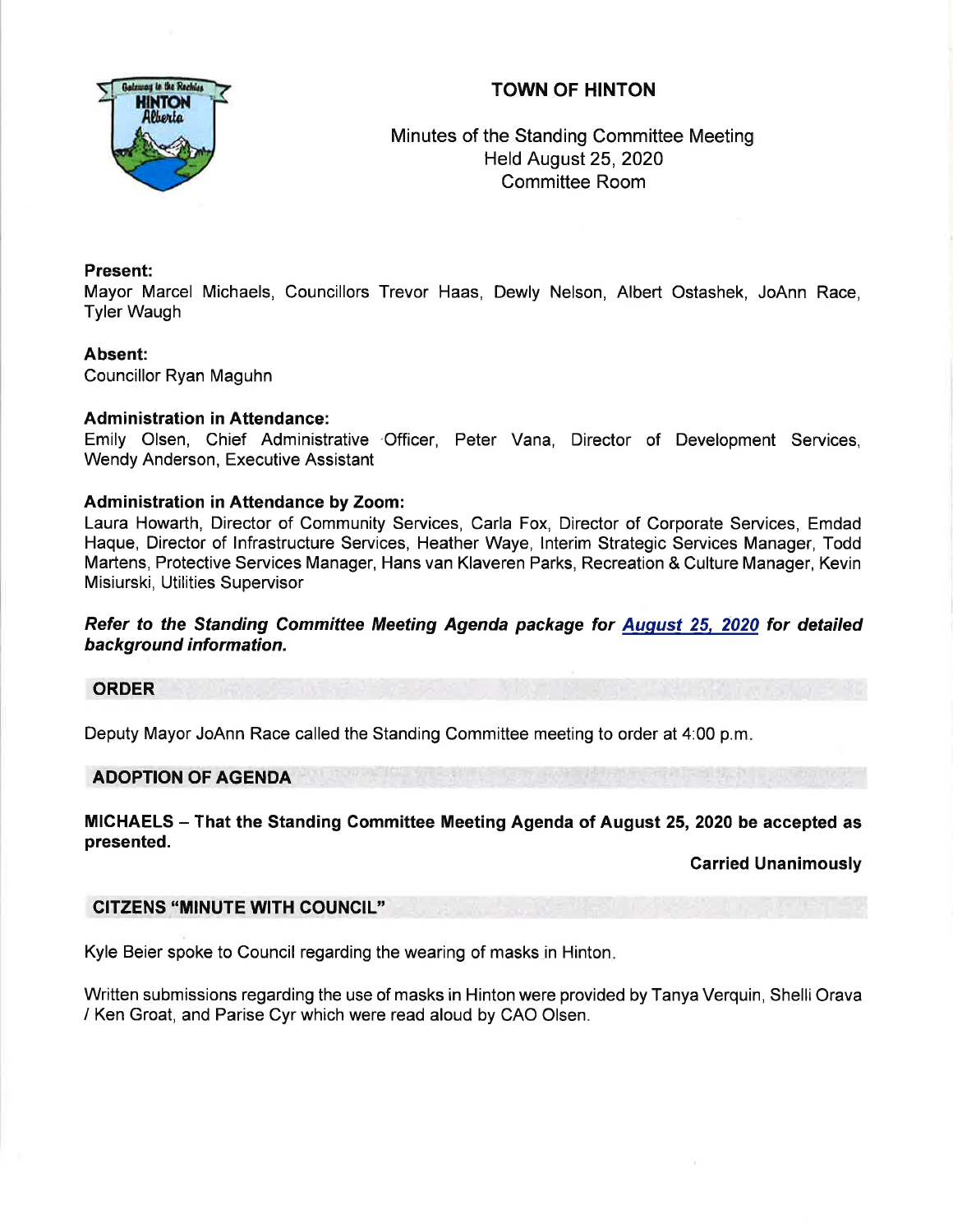## **ACTION ITEMS**

#### 1. Namino Policv DS-6105

NELSON - That Gommittee recommends Gouncil approve Naming Policy DR-6105 as presented. That Gommittee recommends that Gouncil rescind Naming Policy 079.

Consensus Achieved 6-0

P. Vana left the meeting and joined by Zoom at 4:13 p.m.

#### 2. Civic Partnerships & Community Group Funding

OSTASHEK - That Committee direct Administration to develop a Givic Partnership Policy & Procedure based on the categories presented and bring to the September 8, 2020 Standing Gommittee meeting.

Gonsensus Achieved 6-0

C. Fox left the meeting at  $4:32$  p.m.

3. Recreation and Parks User Fees Policy #082 Proposed Amendments

### OSTASHEK - That Committee recommend Gouncil approve amendments to Recreation & Parks User Fee Policy #082 as presented.

Gonsensus Achieved 6-0

E. Haque and K. Misiurski joined the meeting in the Committee Room at 4:33 p.m.

4. Solid Waste Collection Route Optiors

L. Howarth left the meeting at  $4:45$  p.m.

NELSON - That Standing Committee accept the Solid Waste Collection Route Options report for information and direct Administration to implement the collection routes as operationally safe and efficient.

Amendment by NELSON - That Standing Gommittee accept the Solid Waste Collection Route Options report for information and direct Administration to implement the collection routes as operationally safe, efficient, and convenient to residents when operationally safe and efficient are achieved.

> Consensus Not Achieved 3-3 For Michaels, Nelson, Ostashek Against: Haas, Waugh, Race

MICHAELS - That the Solid Waste Gollection Route Options be postponed until the September 8,2020 meeting.

> Gonsensus Not Achieved 2-4 For: Nelson & Michaels Against: Haas, Waugh, Ostashek, Race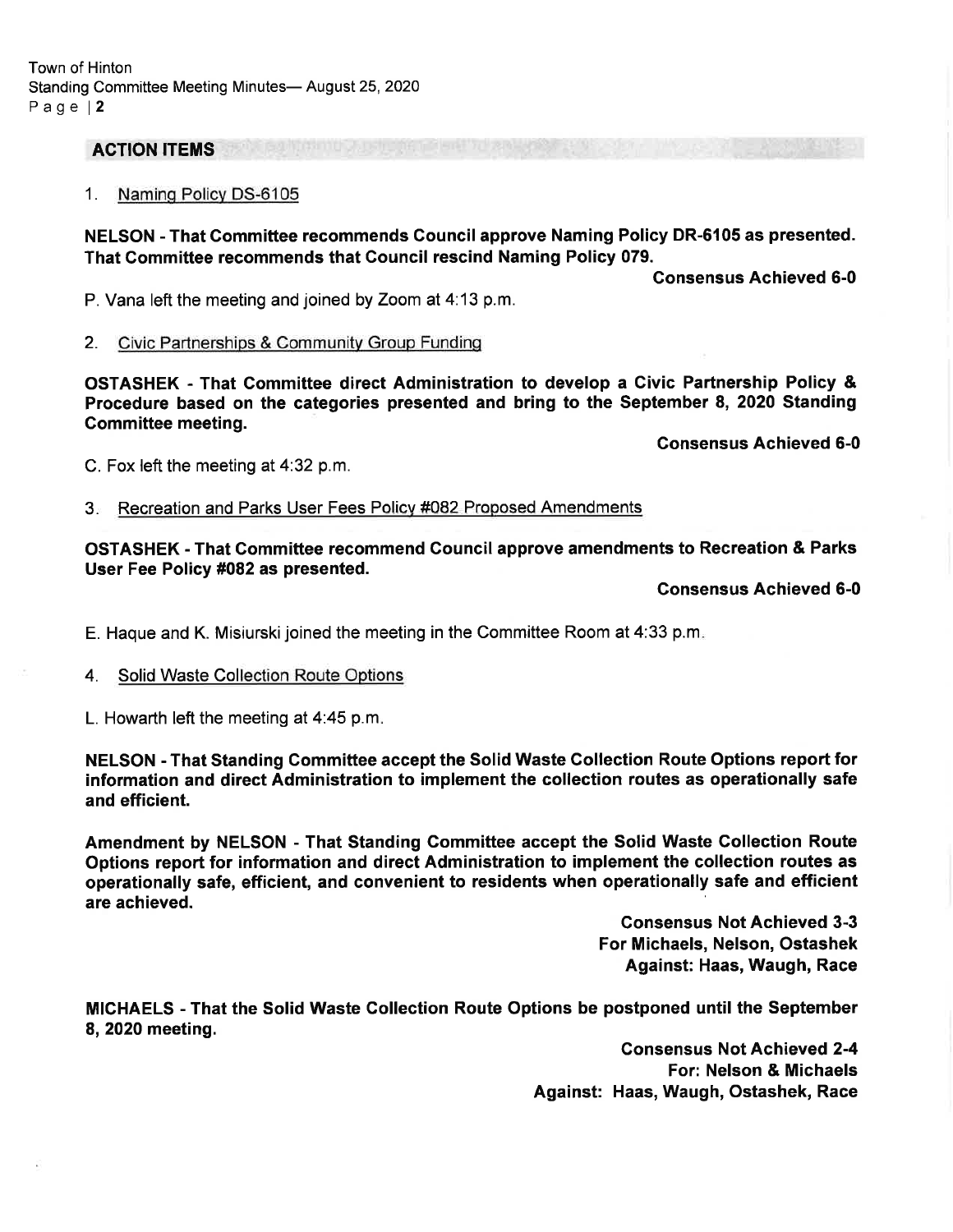NELSON - That Standing Gommittee accept the Solid Waste Collection Route Options report for information and direct Administration to implement the collection routes as operationally safe and efficient.

> Consensus Achieved 5-1 For: Haas, Waugh, Ostashek, Nelson, Race Against: Michaels

### 5. Solid Waste Management Program - Bin Options

HAAS - That Committee recommend Council select Type D bin for Solid Waste Collection within the Town of Hinton and direct Administration to proceed with implementation of the modernized waste collection and retrofit existing Type A Toter bins with the Duralatch locking system. Gonsensus Achieved 6-0

A short break was called at 6:03 p.m.; E. Haque and K. Misiurski left the meeting. The meeting resumed at 6:12 p.m.

6. Bvlaw and Communitv Peace Officer Hiqh Level Service Review

C. Fox joined the meeting at 6:24 p.m.

OSTASHEK - That Gommittee accept the Bylaw and Community Peace Officer High Level Service Review Report for information.

Consensus Achieved 6-0

### DISCUSSION ITEMS

- 1. COVID-19 Use of Masks in Public Places
- H. Waye left the meeting at 7:06 p.m

OSTASHEK - Postpone the COVID-19 Use of Masks in Public Spaces discussion until the September 8,2020 Standing Committee Meeting.

> Gonsensus Not Achieved 1-5 For: Ostashek Against: Haas, Waugh, Michaels, Nelson, Race

### ADDITIONAL INFORMATION

- 1. Urgent Matters from Council
- 2. Chief Administrative Officer Status Report • Action Pending List
- 3. Legislative Services Update
- 4. Executive Assistant Logistics lnformation